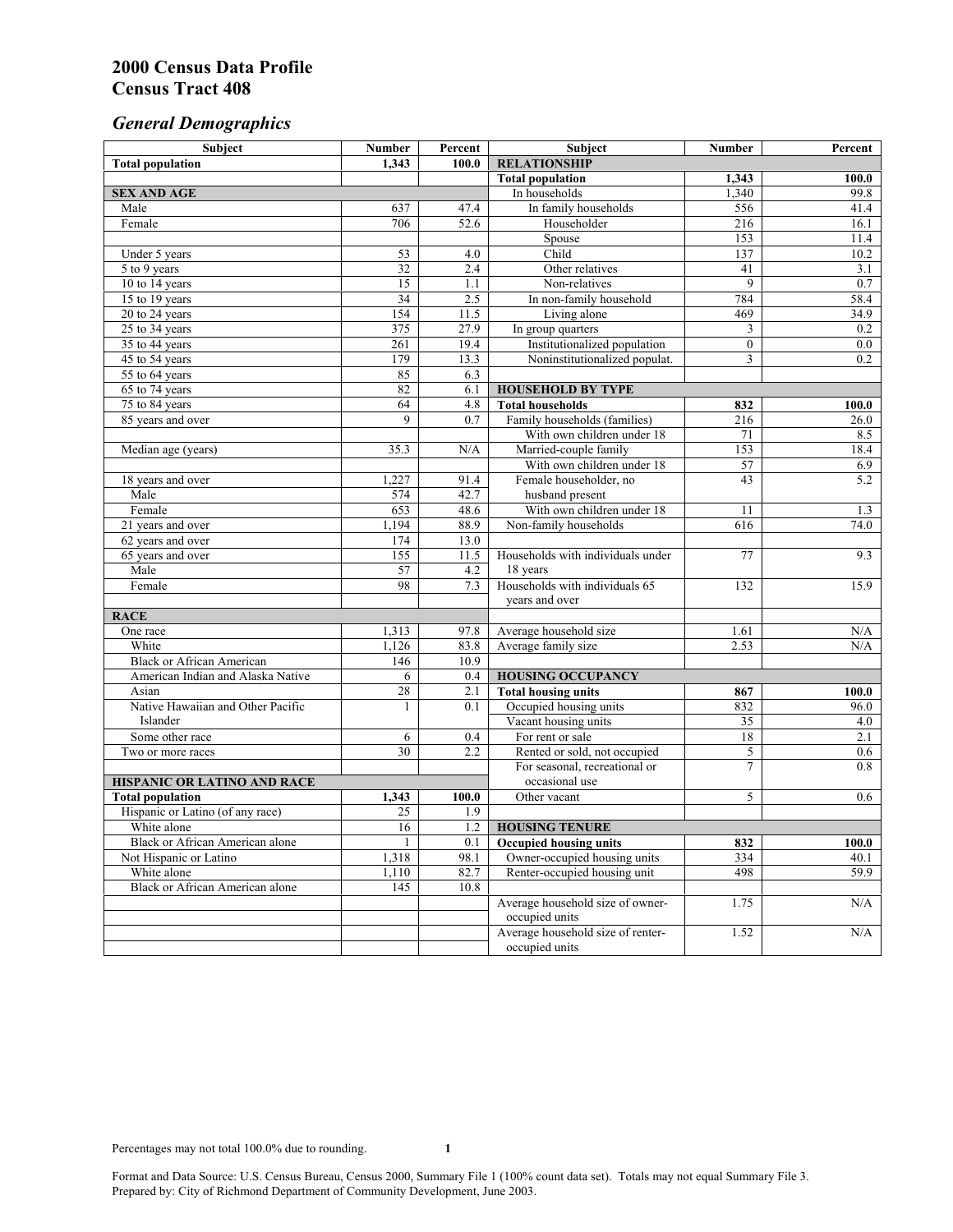### *Social Characteristics*

| <b>Subject</b>                                                  | <b>Number</b>            | Percent | <b>Subject</b>                         | <b>Number</b>  | Percent |  |
|-----------------------------------------------------------------|--------------------------|---------|----------------------------------------|----------------|---------|--|
| <b>SCHOOL ENROLLMENT</b>                                        | <b>RESIDENCE IN 1995</b> |         |                                        |                |         |  |
| Population 3 years and over enrolled in                         | 268                      | 100.0   | Population 5 years and over            | 1.274          | 100.0   |  |
| school                                                          |                          |         | Same house in 1995                     | 465            | 36.5    |  |
| Nursery school, preschool                                       | 55                       | 20.5    | Different house in the U.S. in         | 785            | 61.6    |  |
| Kindergarten                                                    | 27                       | 10.1    | 1995                                   |                |         |  |
| Elementary school (grades 1-8)                                  | $\sqrt{5}$               | 1.9     | Same county                            | 367            | 28.8    |  |
| High school (grades 9-12)                                       | 21                       | 7.8     | Different county                       | 418            | 32.8    |  |
| College or graduate school                                      | 160                      | 59.7    | Same state                             | 296            | 23.2    |  |
|                                                                 |                          |         | Different state                        | 122            | 9.6     |  |
| EDUCATIONAL ATTAINMENT                                          |                          |         | Elsewhere in 1995                      | 24             | 1.9     |  |
| Population 25 years and over                                    | 1,049                    | 100.0   |                                        |                |         |  |
| Less than 9 <sup>th</sup> grade                                 | 37                       | 3.5     | <b>NATIVITY AND PLACE OF BIRTH</b>     |                |         |  |
| $9th$ to $12th$ grade, no diploma                               | 45                       | 4.3     | <b>Total population</b>                | 1,332          | 100.0   |  |
| High school graduate (includes equivalency)                     | 149                      | 14.2    | Native                                 | 1,282          | 96.2    |  |
| Some college, no degree                                         | 191                      | 18.2    | Born in United States                  | 1,241          | 93.2    |  |
| Associate degree                                                | 53                       | 5.1     | State of residence                     | 737            | 55.3    |  |
| Bachelor's degree                                               | 397                      | 37.8    | Different state                        | 504            | 37.8    |  |
| Graduate or professional degree                                 | 177                      | 16.9    | <b>Born outside United States</b>      | 41             | 3.1     |  |
| Percent high school graduate or higher                          | 92.2%                    | N/A     | Foreign born                           | 50             | 3.8     |  |
| Percent bachelor's degree or higher                             | 54.7%                    | N/A     | Entered 1990 to March 2000             | $\mathbf{0}$   | $0.0\,$ |  |
|                                                                 |                          |         | Naturalized citizen                    | 21             | 1.6     |  |
| <b>MARITAL STATUS</b>                                           |                          |         | Not a citizen                          | 29             | 2.2     |  |
| Population 15 years and over                                    | 1,227                    | 100.0   |                                        |                |         |  |
| Never married                                                   | 554                      | 45.2    | <b>REGION OF BIRTH OF FOREIGN BORN</b> |                |         |  |
| Now married, not including separated                            | 362                      | 29.5    | Total (excluding born at sea)          | 50             | 100.0   |  |
| Separated                                                       | 37                       | 3.0     | Europe                                 | 11             | 22.0    |  |
| Widowed                                                         | 66                       | 5.4     | Asia                                   | 10             | 20.0    |  |
| Female                                                          | 43                       | 3.5     | Africa                                 | $\theta$       | 0.0     |  |
| Divorced                                                        | 208                      | 17.0    | Oceania                                | $\mathbf{0}$   | 0.0     |  |
| Female                                                          | 113                      | 9.2     | Latin America                          | 23             | 46.0    |  |
|                                                                 |                          |         | Northern America                       | 6              | 12.0    |  |
| <b>GRANDPARENTS AS CAREGIVERS</b>                               |                          |         |                                        |                |         |  |
| $\overline{7}$<br>Grandparent living in household with<br>100.0 |                          |         | <b>LANGUAGE SPOKEN AT HOME</b>         |                |         |  |
| one or more own grandchildren under 18                          |                          |         | Population 5 years and over            | 1,274          | 100.0   |  |
| years                                                           |                          |         | English only                           | 1.165          | 91.4    |  |
| Grandparent responsible for grandchildren                       | $\overline{7}$           | 100.0   | Language other than English            | 109            | 8.6     |  |
|                                                                 |                          |         | Speak English less than                | 42             | 3.3     |  |
| <b>VETERAN STATUS</b>                                           |                          |         | "very well"                            |                |         |  |
| Civilian population 18 years and over                           | 1,206                    | 100.0   | Spanish                                | 16             | 1.3     |  |
| Civilian veterans                                               | 107                      | 8.9     | Speak English less than                | $\mathbf Q$    | 0.7     |  |
|                                                                 |                          |         | "very well"                            |                |         |  |
| <b>DISABILITY STATUS OF THE CIVILIAN</b>                        | Other Indo-European      | 82      | 6.4                                    |                |         |  |
| NONINSTITUTIONALIZED POPULATION                                 | languages                |         |                                        |                |         |  |
| Population 5 to 20 years                                        | 90                       | 100.0   | Speak English less than                | 33             | 2.6     |  |
| With a disability                                               | 21                       | 23.3    | "very well"                            |                |         |  |
| Population 21 to 64 years                                       | 1.016                    | 100.0   | Asian and Pacific Island               | $\overline{4}$ | 0.3     |  |
| With a disability                                               | 160                      | 15.7    | languages                              |                |         |  |
| Percent employed                                                | 63.8%                    | N/A     | Speak English less than                | $\mathbf{0}$   | 0.0     |  |
| No disability                                                   | 856                      | 84.3    | "very well"                            |                |         |  |
| Percent employed                                                | 90.0%                    | N/A     | Other Languages                        | $\tau$         | 0.5     |  |
| Population 65 years and over                                    | 168                      | 100.0   | Speak English less than                | $\mathbf{0}$   | 0.0     |  |
| With a disability                                               | 39                       | 23.2    | "very well"                            |                |         |  |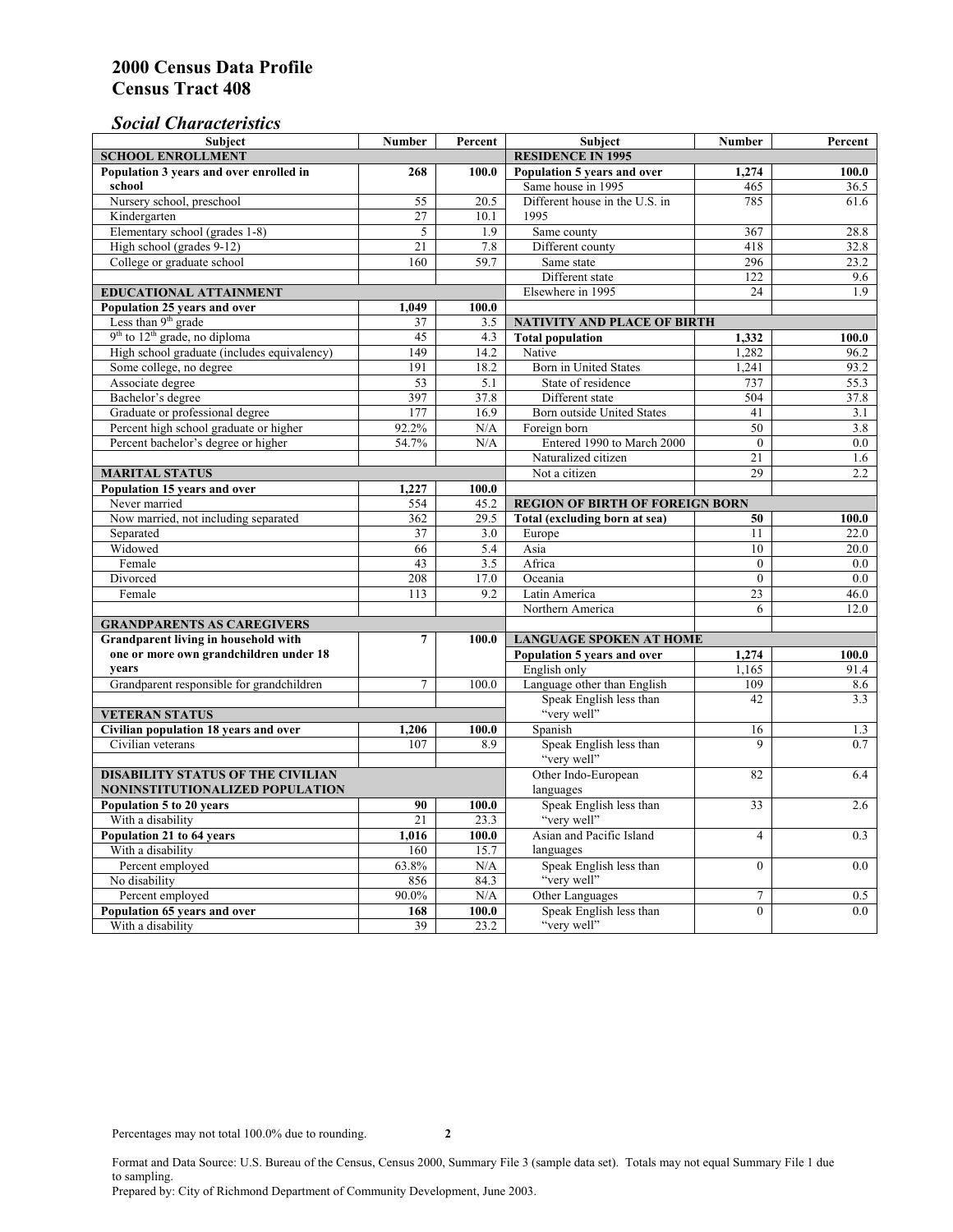#### *Economic Characteristics*

| <b>Subject</b>                                     | Number           | Percent | Subject                                    | Number           | Percent |
|----------------------------------------------------|------------------|---------|--------------------------------------------|------------------|---------|
| <b>EMPLOYMENT STATUS</b>                           |                  |         | <b>INCOME IN 1999</b>                      |                  |         |
| Population 16 years and over                       | 1,220            | 100.0   | <b>Households</b>                          | 809              | 100.0   |
| In labor force                                     | 930              | 76.2    | Less than \$10,000                         | 91               | 11.2    |
| Civilian labor force                               | 930              | 76.2    | \$10,000 to \$14,999                       | 89               | 11.0    |
| Employed                                           | 917              | 75.2    | \$15,000 to \$24,999                       | 118              | 14.6    |
| Unemployed                                         | 13               | 1.1     | \$25,000 to \$34,999                       | 114              | 14.1    |
| Percent of civilian labor force                    | 1.4%             | N/A     | \$35,000 to \$49,999                       | 174              | 21.5    |
| Armed Forces                                       | $\mathbf{0}$     | 0.0     | \$50,000 to \$74,999                       | 96               | 11.9    |
| Not in labor force                                 | 290              | 23.8    | \$75,000 to \$99,999                       | 60               | 7.4     |
| Females 16 years and over                          | 625              | 100.0   | \$100,000 to \$149,999                     | 47               | 5.8     |
| In labor force                                     | 452              | 72.3    | \$150,000 to \$199,999                     | $\overline{15}$  | 1.9     |
| Civilian labor force                               | 452              | 72.3    | \$200,000 or more                          | 5                | 0.6     |
| Employed                                           | 452              | 72.3    | Median household income (dollars)          | 33,828           | N/A     |
| Own children under 6 years                         | 83               | 100.0   |                                            |                  |         |
| All parents in family in labor force               | 55               | 66.3    | With earnings                              | 655              | 81.0    |
|                                                    |                  |         | Mean earnings (dollars)                    | 44,096           | N/A     |
| <b>COMMUTING TO WORK</b>                           |                  |         | With Social Security income                | 177              | 21.9    |
| Workers 16 years and over                          | 907              | 100.0   | Mean Social Security income                | 11,752           | N/A     |
| Car, truck, or van – drove alone                   | 740              | 81.6    | (dollars)                                  |                  |         |
| Car, truck, or van - carpooled                     | 35               | 3.9     | With Supplemental Security income          | 33               | 4.1     |
| Public transportation (including taxicab)          | 57               | 6.3     | Mean Supplemental Security                 | 3,158            | N/A     |
| Walked                                             | 28               | 3.1     | income (dollars)                           |                  |         |
| Other means                                        | $\overline{20}$  | 2.2     | With public assistance income              | 14               | 1.7     |
| Worked at home                                     | 27               | 3.0     |                                            | 1,329            | N/A     |
|                                                    |                  |         | Mean public assistance income<br>(dollars) |                  |         |
| Mean travel time to work (minutes)                 | 21.8             | N/A     |                                            |                  |         |
|                                                    |                  |         | With retirement income (dollars)           | 116              | 14.3    |
| Employed civilian population 16 years and over     | 917              | 100.0   | Mean retirement income (dollars)           | 10,681           | N/A     |
| <b>OCCUPATION</b>                                  |                  |         |                                            |                  |         |
| Management, professional, and related occupations  | 465              | 50.7    | <b>Families</b>                            | 252              | 100.0   |
| Service occupations                                | 113              | 12.3    | Less than \$10,000                         | 6                | 2.4     |
| Sales and office occupations                       | 223              | 24.3    | \$10,000 to \$14,999                       | 6                | 2.4     |
| Farming, fishing, and forestry occupations         | $\boldsymbol{0}$ | 0.0     | \$15,000 to \$24,999                       | 27               | 10.7    |
| Construction, extraction, and maintenance          | 43               | 4.7     | \$25,000 to \$34,999                       | 33               | 13.1    |
| occupations                                        |                  |         | \$35,000 to \$49,999                       | 40               | 15.9    |
| Production, transportation, and material moving    | 73               | 8.0     | \$50,000 to \$74,999                       | 57               | 22.6    |
| occupations                                        |                  |         | \$75,000 to \$99,999                       | 23               | 9.1     |
|                                                    |                  |         | \$100,000 to \$149,999                     | 40               | 15.9    |
| <b>INDUSTRY</b>                                    |                  |         | \$150,000 to \$199,999                     | 15               | 6.0     |
| Agriculture, forestry, fishing and hunting, and    | $\boldsymbol{0}$ | 0.0     | \$200,000 or more                          | 5                | 2.0     |
| mining                                             |                  |         | Median family income (dollars)             | 52,188           | N/A     |
| Construction                                       | 37               | 4.0     |                                            |                  |         |
| Manufacturing                                      | $\overline{55}$  | 6.0     | Per capita income (dollars)                | 26,167           | N/A     |
| Wholesale trade                                    | 13               | 1.4     | <b>Median earnings (dollars)</b>           |                  |         |
| Retail trade                                       | 108              | 11.8    | Male full-time, year-round workers         | 31,953           | N/A     |
| Transportation and warehousing, and utilities      | 23               | 2.5     | Female full-time, year-round workers       | 30,169           | N/A     |
| Information                                        | 6                | 0.7     |                                            | Number           | Percent |
| Finance, insurance, real estate, and rental and    | 135              | 14.7    |                                            | below            | below   |
| leasing                                            |                  |         |                                            | poverty          | poverty |
| Professional, scientific, management,              | 112              | 12.2    | Subject                                    | level            | level   |
| administrative, and waste management services      |                  |         | <b>POVERTY STATUS IN 1999</b>              |                  |         |
| Educational, health and social services            | 212              | 23.1    | <b>Families</b>                            | 6                | 2.4     |
| Arts, entertainment, recreation, accommodation and | 96               | 10.5    | With related children under 18 years       | $\overline{0}$   | $0.0\,$ |
| food services                                      |                  |         | With related children under 5 years        | $\mathbf{0}$     | $0.0\,$ |
| Other services (except public administration)      | 36               | 3.9     | Families with female householder, no       | $\bf{0}$         | 0.0     |
| Public Administration                              | 84               | 9.2     | husband present                            |                  |         |
|                                                    |                  |         | With related children under 18 years       | $\overline{0}$   | $0.0\,$ |
| <b>CLASS OF WORKER</b>                             |                  |         | With related children under 5 years        | $\boldsymbol{0}$ | $0.0\,$ |
| Private wage and salary workers                    | 661              | 72.1    | Individuals                                | 114              | 8.6     |
| Government workers                                 | 204              | 22.2    | 18 years and over                          | 114              | 9.5     |
| Self-employed workers in own not incorporated      | 52               | 5.7     | 65 years and over                          | 17               | 10.1    |
| business                                           |                  |         | Related children under 18 years            | $\overline{0}$   | $0.0\,$ |
| Unpaid family workers                              | $\mathbf{0}$     | 0.0     | Related children 5 to 17 years             | $\overline{0}$   | $0.0\,$ |
|                                                    |                  |         | Unrelated individuals 15 years and         | 99               | 14.1    |
|                                                    |                  |         | over                                       |                  |         |
|                                                    |                  |         |                                            |                  |         |

Percentages may not total 100.0% due to rounding. **3** 

Format and Data Source: U.S. Bureau of the Census, Census 2000, Summary File 3 (sample data set). Totals may not equal Summary File 1 due to sampling.

Prepared by: City of Richmond Department of Community Development, June 2003.